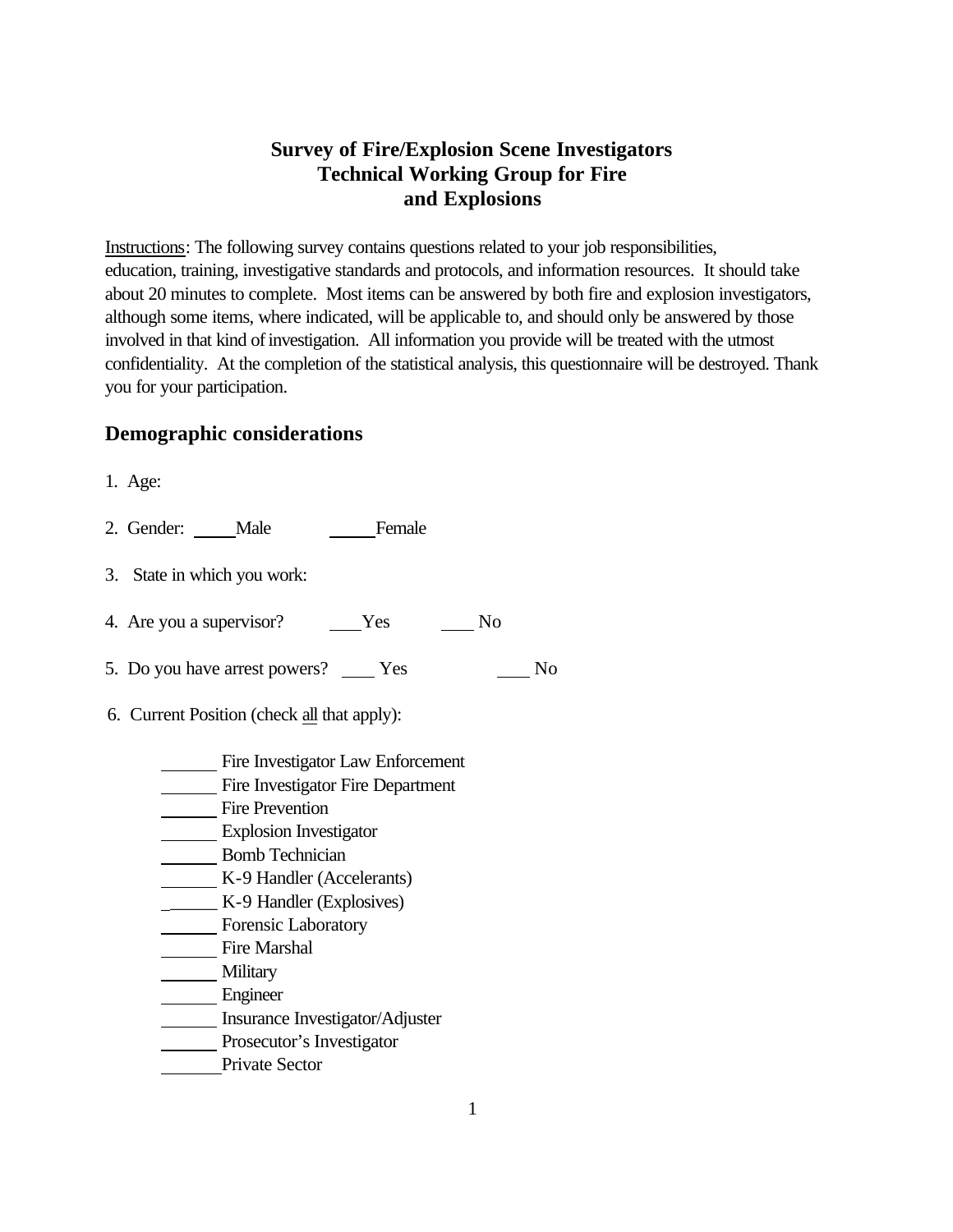Other (please specify)

- 7. Which describes your position (please check one): Volunteer Paid Employee
- 8. Do you work as a fire/explosion investigator (please check one): Full time or Part time ?
- 9. Agency type that you currently work for (check only one):
	- A. Private
	- B. Local
	- \_\_\_\_\_ C. County
	- D. State
	- E. Federal
- 10. Years of experience in your field (fill in all that apply):
	- **Fire**
	- Explosion
	- Bomb Technician
- 11. How many fire/explosion investigators are in your department? How many are full-time?
	- How many are part-time?
- 12. What is the average annual percentage of your workload that is devoted to each of the following (please give percentage totaling to 100%):
	- Fire Scene Investigation (origin and cause)
	- Post Incident Investigation (financial motive, suspects, etc.)
	- **Post Blast Investigation**
	- Explosives (render safe, bomb technician)
	- Explosives (handle, transport, destroy known or suspected explosives)
	- **Example 2** Forensic Analysis
	- Other-please describe type of work
- 13. How many investigations do you perform, on average, per year?
	- Fire
	- Explosions
- 14. How many hours per year do you devote to training?
	- a. As an Instructor
		- \_\_\_\_\_\_ Fire
		- \_\_\_\_\_\_ Explosion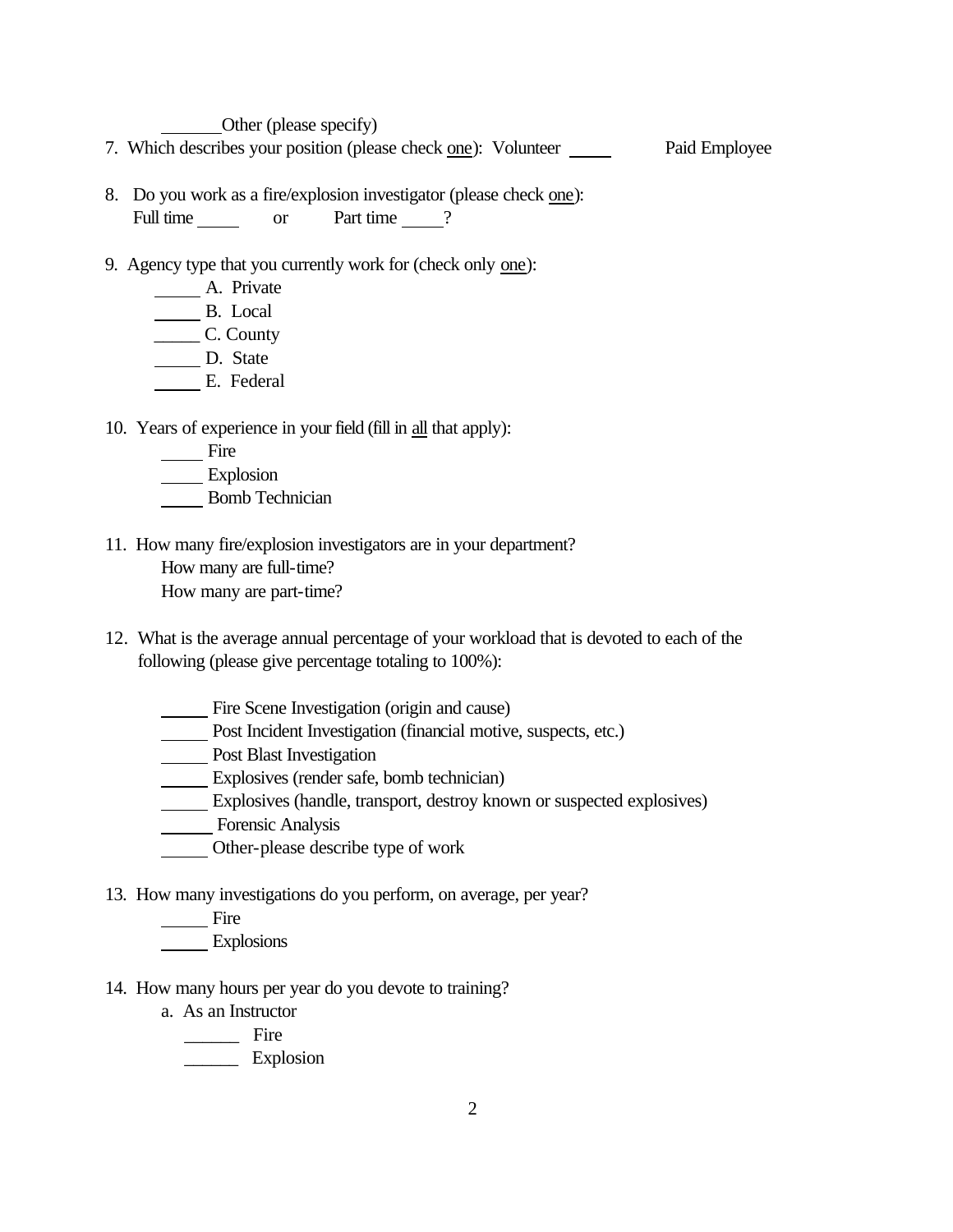b. As an Student \_\_\_\_\_\_ Fire \_\_\_\_\_\_ Explosion

15. Education (please check highest level completed and fill in corresponding field where applicable):

GED \_\_\_\_ High School  $2 \text{ year degree}$   $AA$   $AS$ 4 year degree BA BS BS Field Master's degree MA MS SERVIES Rield Ph.D. Field **Other** 

16. In your opinion, should your immediate supervisor have experience in the areas of fire or explosion investigation to manage cases in these fields?

 Yes No

17. In your opinion what are the minimum number of years of experience in fire or explosion investigation needed to hold a supervisory position?

a. None

b. Less than 2 years

 $\frac{\ }{25}$  c. 2-5 years

d. 6-10 years

e. More than 10 years

18. Does your immediate supervisor have experience in fire or explosion investigations?

 Yes No

19. Which professional organizations are **you** a member of (please check all that apply)?

- a. International Association of Arson Investigators
- b. State Chapter of the International Association of Arson Investigators
- c. National Fire Protection Association
- d. National Association of Fire Investigators
- e. \_\_\_ International Association of Bomb Technicians and Investigators
- f. International Society of Explosives Engineers
- g. World EOD Foundation
- h. Other(please specify)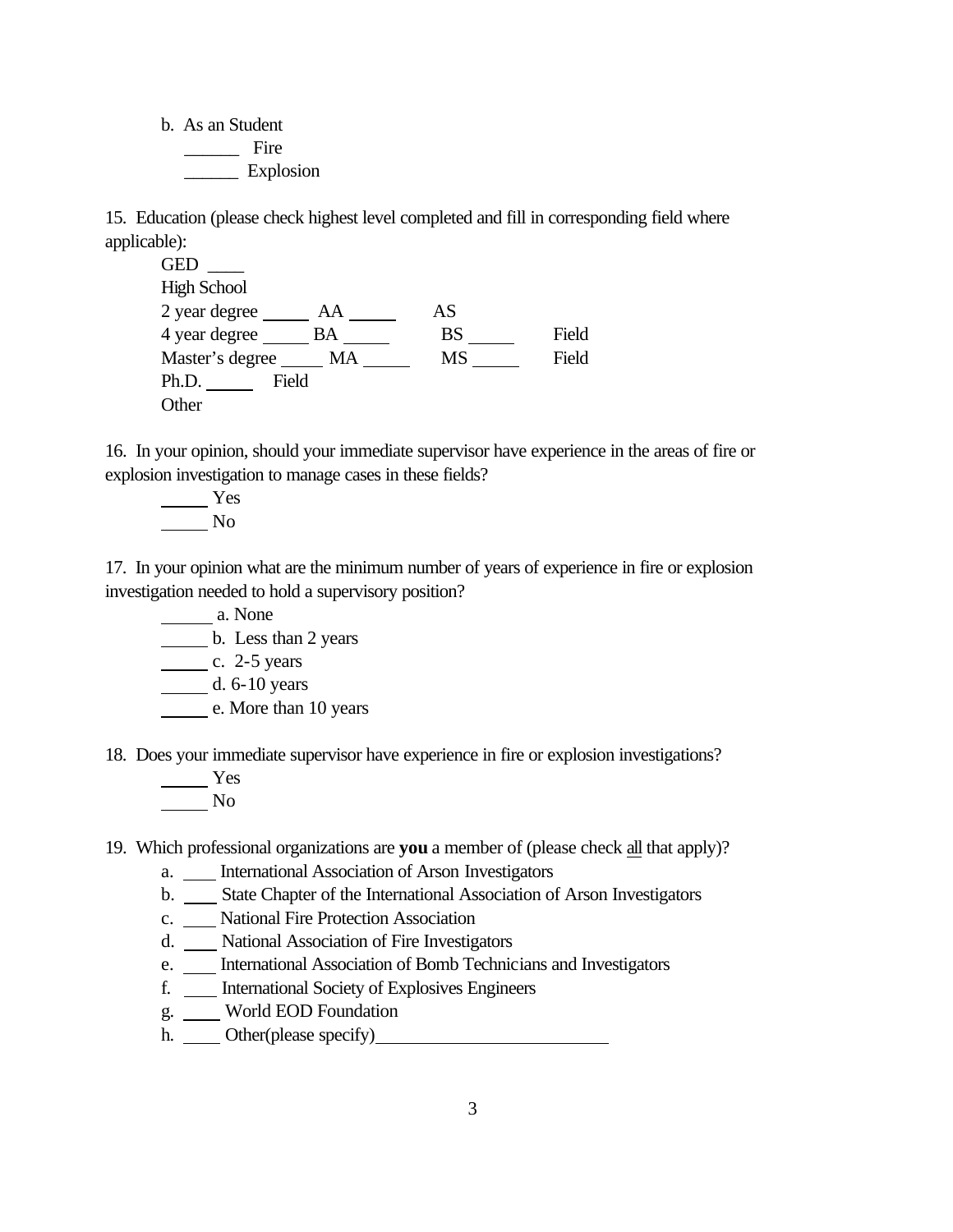20. Are you certified in your field?

Yes If yes, with whom?

No

21. What published guidelines do you apply to your:

 Fire Investigations? \_\_\_\_\_ NFPA 921 \_\_\_\_\_ Department Guidelines **Combinent** (please specify) Explosion Investigations? \_\_\_\_\_ ATF FBI

\_\_\_\_\_ Other (please specify)

- 22. Does your department use Standard Operating Procedures/Standard Operating Guidelines? Yes No
	- 23. Does your department have any formal Memorandum of Understanding (MOU) or Mutual Aid Pact (MAP) with (check all that apply)?

 $\frac{1}{\sqrt{2}}$ 

| <b>Municipal Agencies</b> | Yes | No |
|---------------------------|-----|----|
| County Agencies           | Yes | No |
| State Agencies            | Yes | No |
| Federal Agencies          | Yes | Nο |

24. Are you a member of a formal task force? Yes No

# **FIRE INVESTIGATORS ONLY – QUESTIONS 25-31: Explosion Investigators Skip to 32**

25. As an investigator of fire scenes, have you had formal training in the investigation of fire scenes?

**Example 15** Yes If yes, check <u>all</u> that apply: \_\_\_\_\_ local \_\_\_\_\_ hours \_\_\_\_\_ state \_\_\_\_\_ hours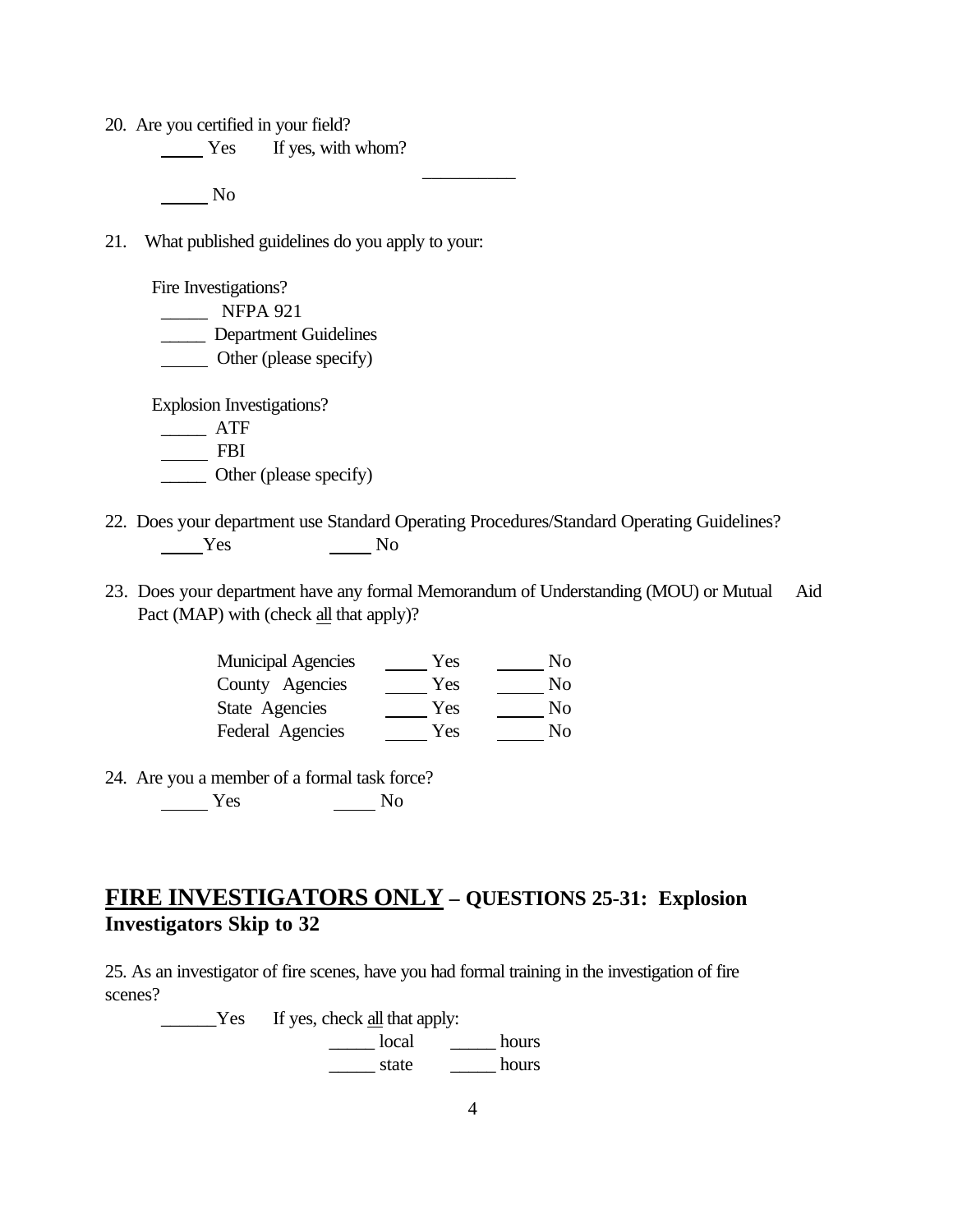| federal | hours |
|---------|-------|
| private | hours |

No

26. How important is formal training in the investigation of fire scenes (circle the number)?

 1 2 3 4 5 6 7 Not Important Very Important

27. Rate the importance of the following courses as part of the educational training in fire scene investigations (use the following scale)?

1 2 3 4 5 6 7 Not Important Very Important

\_\_\_\_\_ Chemistry and Physics of Fire

- Fire Dynamics
- \_\_\_\_\_ Building Construction and Its Components
- **Determining the Point of Origin**
- \_\_\_\_\_ Accidental Fire Causes
- \_\_\_\_\_ Indicators of Incendiarism
- \_\_\_\_\_ Incendiary Devices, Explosions and Explosives
- \_\_\_\_\_ Automobile Fires
- \_\_\_\_\_ Fatal Fire Investigation
- \_\_\_\_\_ Fire Scene Investigation
- \_\_\_\_\_ Collection and Preservation of Evidence
- \_\_\_\_\_ Motivation of Firesetter
- \_\_\_\_\_ Report Writing
- \_\_\_\_\_ Interviews and Interrogations
- \_\_\_\_\_ Management of fire scenes
- Use of Multiple Agencies
- Fire demonstrations
	- Practical, hands-on scene processing (Actual processing from what is learned in the
- classroom)
- **Courtroom preparation and testimony**
- Search and Seizure
- Aircraft and watercraft fires
- Others (please specify) \_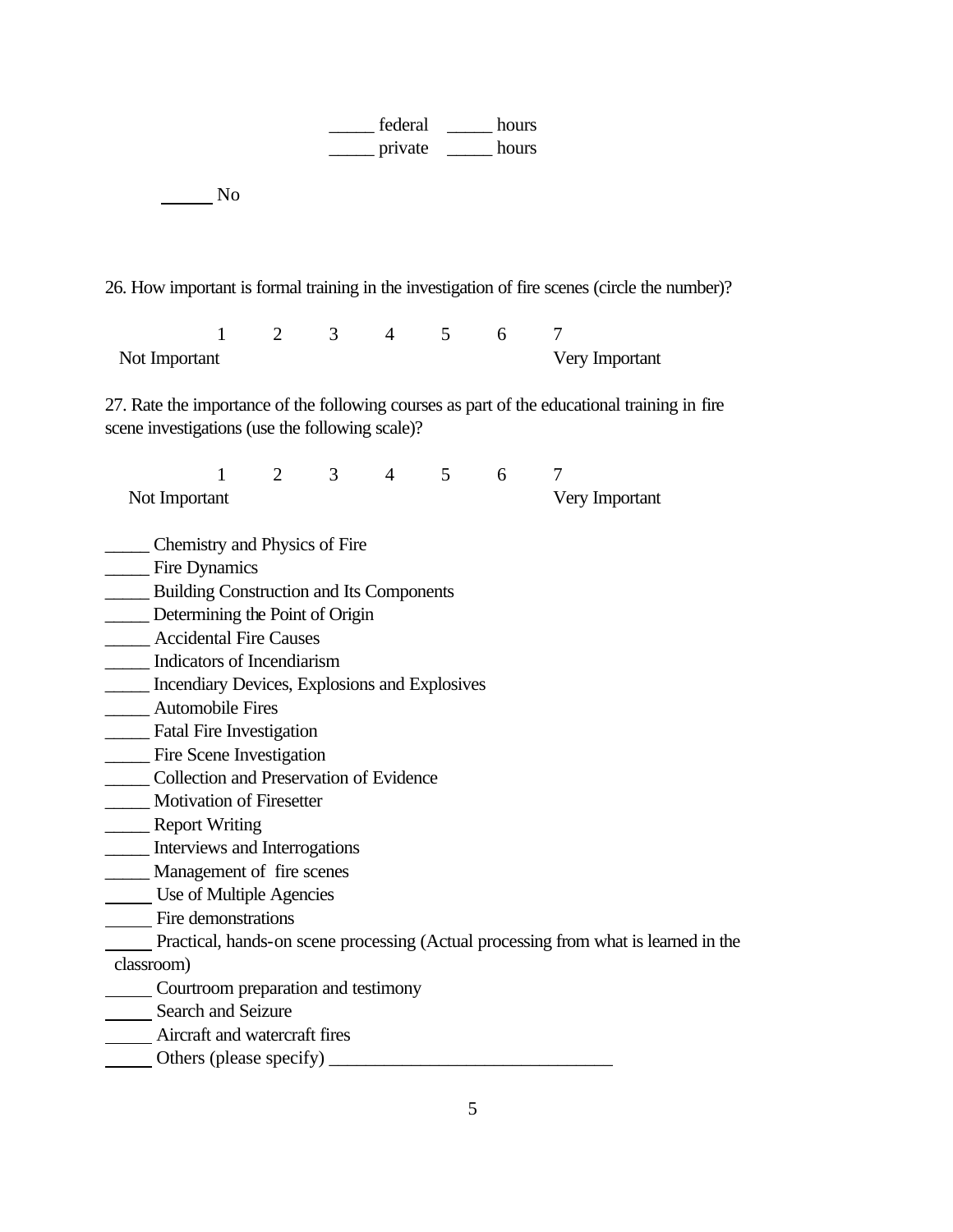28. What maximum duration training course for fire scene investigation would be supported by your department?

- a. Less than one week
- b. One week
- c. Two weeks
- d. More than two weeks
- 29. In your opinion which criteria should be used for qualifying individuals to conduct fire scene investigations (please check all that apply)?

| On the job training time             | Number of Investigations |
|--------------------------------------|--------------------------|
| If selected, how much time?          | If selected, how many?   |
| a. Between one and six months        | a. $1-10$                |
| b. Between seven months and one year | $b. 11-25$               |
| c. One to two years                  | c. $26-50$               |
| d. More than two years               | d. $51-100$              |
|                                      | e. More than 100         |

30. Using the following scale, rate how often you use each of the following:

|       |  | ٠. |        |
|-------|--|----|--------|
| Never |  |    | Always |

- Setting and securing a perimeter
- Limiting access to only essential personnel
- Searching for secondary and/or additional devices
- Respiratory protection equipment
- Other forms of personal protective equipment
- Wearing non-contaminated clothing, footwear, gloves, etc.
- Photographing the scene prior to and during the entry and exit
- Sketching the scene
- Video recording the scene prior to and during the entry and exit
- \_\_\_\_ Conducting a perimeter scene search
- \_\_\_\_ Locating point(s) of origin
- Collecting evidence and placing in appropriate container(s)
- Always being aware of cross-contamination and avoiding it
- Documenting each item of evidence and logging it
- Sending the evidence to appropriate lab(s) for analysis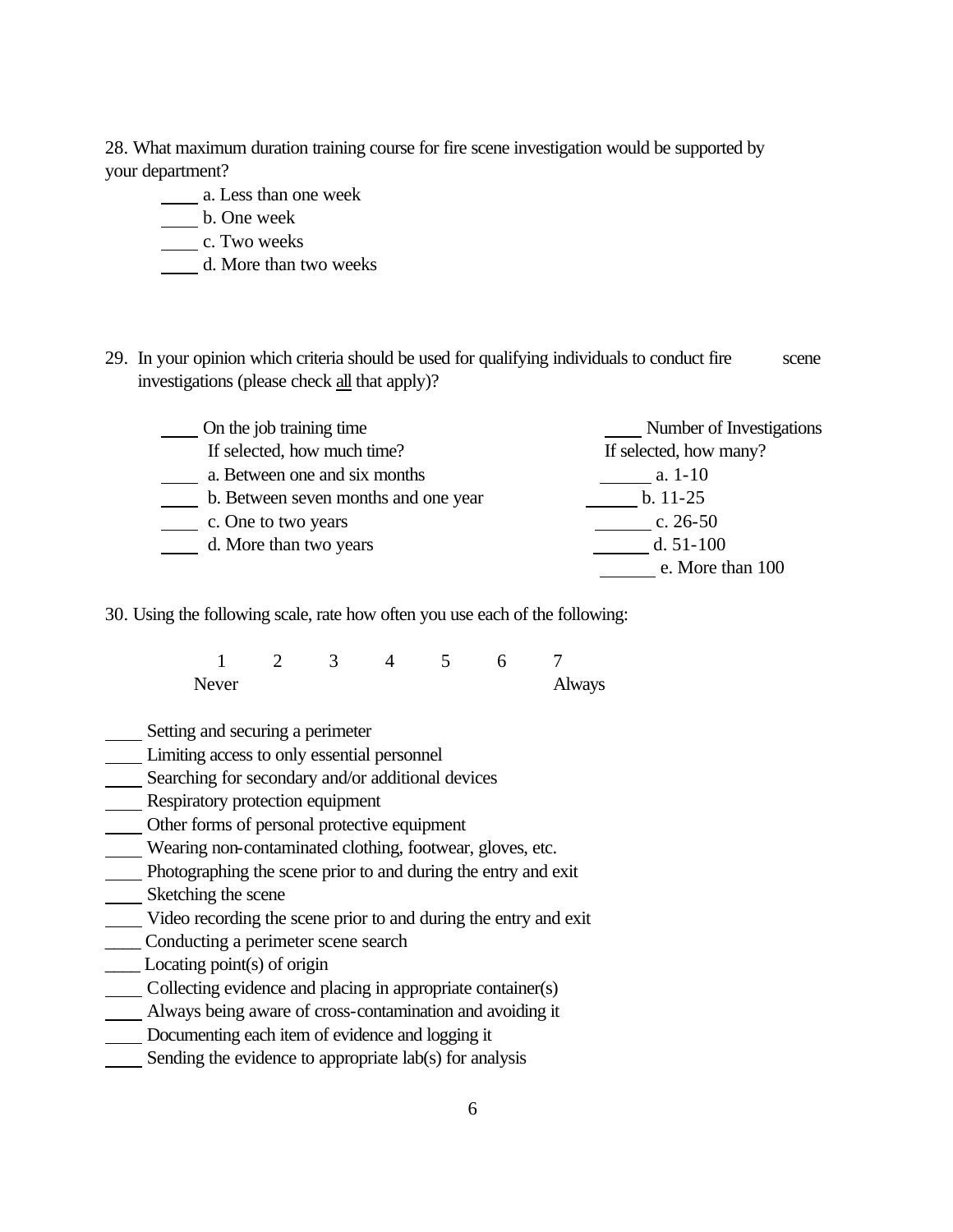- Cleaning scene equipment after each sample is collected
- Submitting reference and comparison samples
- Complying with search and seizure requirements

31. What types of containers do you use in submitting fire debris to a laboratory for accelerant examination (check all that apply):

- a. Unlined Metal Cans \_\_\_
- b. Lined Metal Cans
- c. Glass Containers \_\_\_\_
- d. Plastic Containers \_\_\_\_
- e. Paper Bags \_\_\_\_
- f. Nylon Bags\_\_\_\_
- g. Kapak-Type Bags
- h. Plastic (polyethylene) Bags
- i. Cardboard Boxes
- j. Other (please specify)

# **EXPLOSION INVESTIGATORS ONLY–QUESTIONS 32-38: Fire Investigators skip to question 39.**

32. As an investigator of bombing incidents, have you had formal training in the investigation of bombing crime scenes?

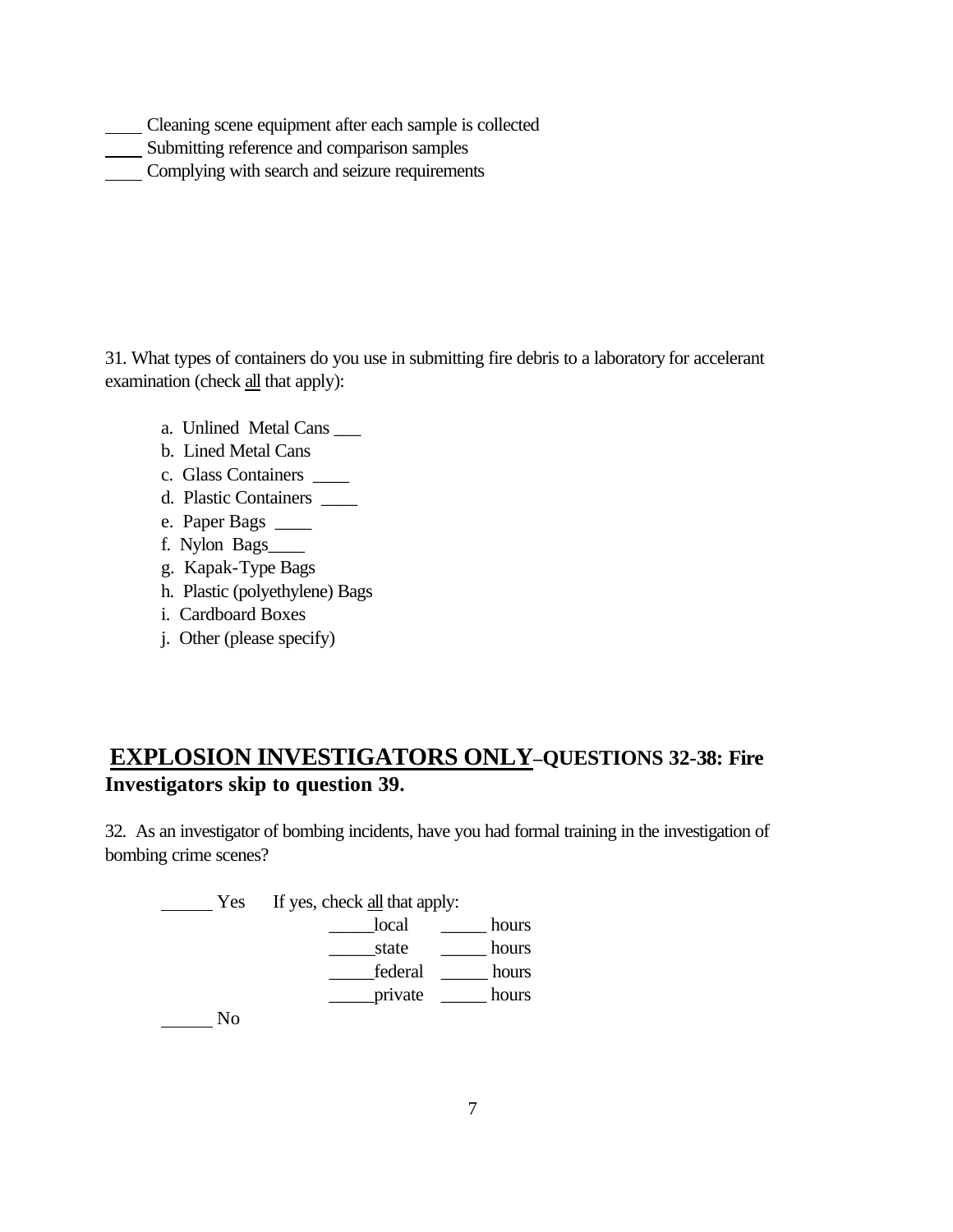33. How important is formal training in the investigation of bombing crime scenes (circle the number)?

|                                                                   | $\mathbf{1}$              | 2            | 3 <sup>7</sup> | $4\overline{ }$ |                | 5 <sup>5</sup> | 6      | 7                                                                                           |  |
|-------------------------------------------------------------------|---------------------------|--------------|----------------|-----------------|----------------|----------------|--------|---------------------------------------------------------------------------------------------|--|
| Not Important                                                     |                           |              |                |                 |                |                |        | Very Important                                                                              |  |
|                                                                   |                           |              |                |                 |                |                |        |                                                                                             |  |
|                                                                   |                           |              |                |                 |                |                |        |                                                                                             |  |
|                                                                   |                           |              |                |                 |                |                |        |                                                                                             |  |
|                                                                   |                           |              |                |                 |                |                |        |                                                                                             |  |
|                                                                   |                           |              |                |                 |                |                |        |                                                                                             |  |
|                                                                   |                           |              |                |                 |                |                |        |                                                                                             |  |
|                                                                   |                           |              |                |                 |                |                |        |                                                                                             |  |
|                                                                   |                           |              |                |                 |                |                |        | 34. Rate the importance of the following courses as part of educational training in bombing |  |
| scene investigations (use the following scale)?                   |                           |              |                |                 |                |                |        |                                                                                             |  |
|                                                                   |                           |              |                |                 |                |                |        |                                                                                             |  |
|                                                                   | $\mathbf{1}$              | $2 \qquad 3$ |                | $4\overline{ }$ | 5 <sup>5</sup> | 6              | $\tau$ |                                                                                             |  |
| Not Important                                                     |                           |              |                |                 |                |                |        | Very Important                                                                              |  |
|                                                                   |                           |              |                |                 |                |                |        |                                                                                             |  |
| __ Knowledge of forensic laboratory capabilities                  |                           |              |                |                 |                |                |        |                                                                                             |  |
| Explosion theory and behavior                                     |                           |              |                |                 |                |                |        |                                                                                             |  |
| Commercial and military explosives identification                 |                           |              |                |                 |                |                |        |                                                                                             |  |
| Explosive device construction methods and fusing systems          |                           |              |                |                 |                |                |        |                                                                                             |  |
| Identification features of bomb components following an explosion |                           |              |                |                 |                |                |        |                                                                                             |  |
| Evidence collection procedures at bombing scenes                  |                           |              |                |                 |                |                |        |                                                                                             |  |
| Management of bombing scenes                                      |                           |              |                |                 |                |                |        |                                                                                             |  |
| Bomb threat management procedures                                 |                           |              |                |                 |                |                |        |                                                                                             |  |
| Weapons of mass destruction                                       |                           |              |                |                 |                |                |        |                                                                                             |  |
| <b>Example 1</b> Report Writing                                   |                           |              |                |                 |                |                |        |                                                                                             |  |
| _____ Interviews and Interrogations                               |                           |              |                |                 |                |                |        |                                                                                             |  |
|                                                                   |                           |              |                |                 |                |                |        | Management of major bombing scenes (World Trade Center, Oklahoma City)                      |  |
| Identification features of military ordnance                      |                           |              |                |                 |                |                |        |                                                                                             |  |
|                                                                   | Explosives demonstrations |              |                |                 |                |                |        |                                                                                             |  |
|                                                                   |                           |              |                |                 |                |                |        | Practical, hands-on scene processing (Actual processing from what is learned in the         |  |
| classroom)                                                        |                           |              |                |                 |                |                |        |                                                                                             |  |
| __ Search and seizure, including computer systems                 |                           |              |                |                 |                |                |        |                                                                                             |  |
| Courtroom preparation and presentation                            |                           |              |                |                 |                |                |        |                                                                                             |  |
| <b>Contamination issues</b>                                       |                           |              |                |                 |                |                |        |                                                                                             |  |
| Documentation of the scene                                        |                           |              |                |                 |                |                |        |                                                                                             |  |
| <b>EDITE:</b> Building Construction and Its Components            |                           |              |                |                 |                |                |        |                                                                                             |  |
| Vehicle Construction (small, large, aircraft and watercraft)      |                           |              |                |                 |                |                |        |                                                                                             |  |
| Chemistry of explosives and explosions                            |                           |              |                |                 |                |                |        |                                                                                             |  |
|                                                                   |                           |              |                |                 |                |                |        |                                                                                             |  |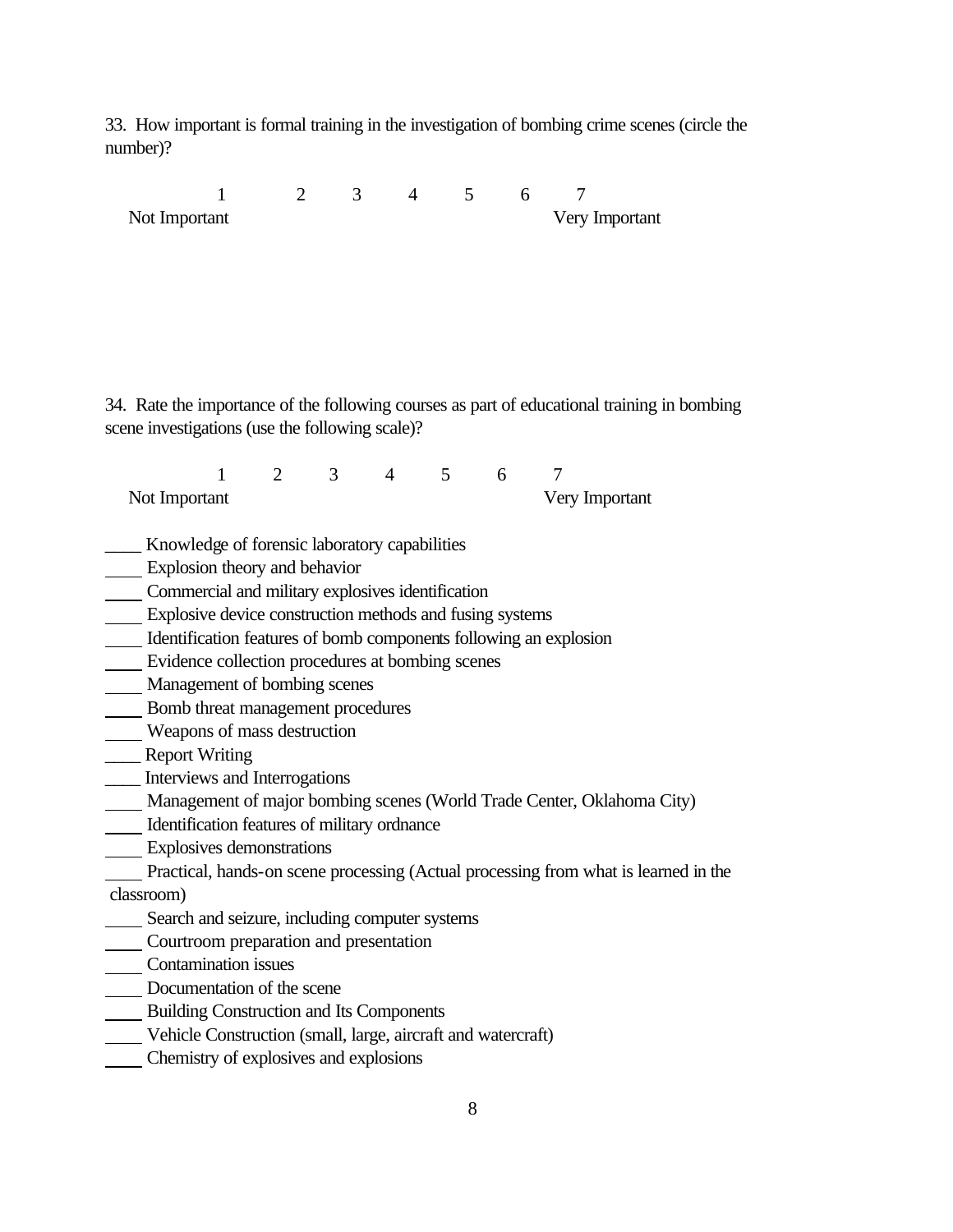Fragmentation analysis **Other** 

35. What maximum duration training course for explosion scene investigation would be supported by your department?

a. Less than one week

b. One week

\_\_\_\_\_\_\_ c. Two weeks

d. More than two weeks

36. In your opinion which criteria should be used for qualifying individuals to conduct explosion scene investigations (please check both categories if both are important)?

| On the job training time                      | Number of Investigations |
|-----------------------------------------------|--------------------------|
| If selected, how much time?                   | If selected, how many?   |
| a. Between one and six months                 | a. $1-10$                |
| b. Between seven months and one year          | $b. 11-25$               |
| c. More than one year but less than two years | c. $26-50$               |
| d. More than two years                        | d. $51-100$              |
|                                               | e. More than 100         |

37. Using the following scale, rate how often you use each of the following:

1 2 3 4 5 6 7 Never Always

- Setting and securing a perimeter until an investigator arrives
- Searching for secondary and/or additional devices
- Calling in a bomb team and/or bomb technician
- Respiratory protection equipment
- Other forms of personal protective equipment
- Wearing non-contaminated clothing, footwear, gloves, etc.
- Photographing the scene prior to and during the entry and exit
- Video recording the scene prior to and during the entry and exit
- Locating the farthest piece of evidence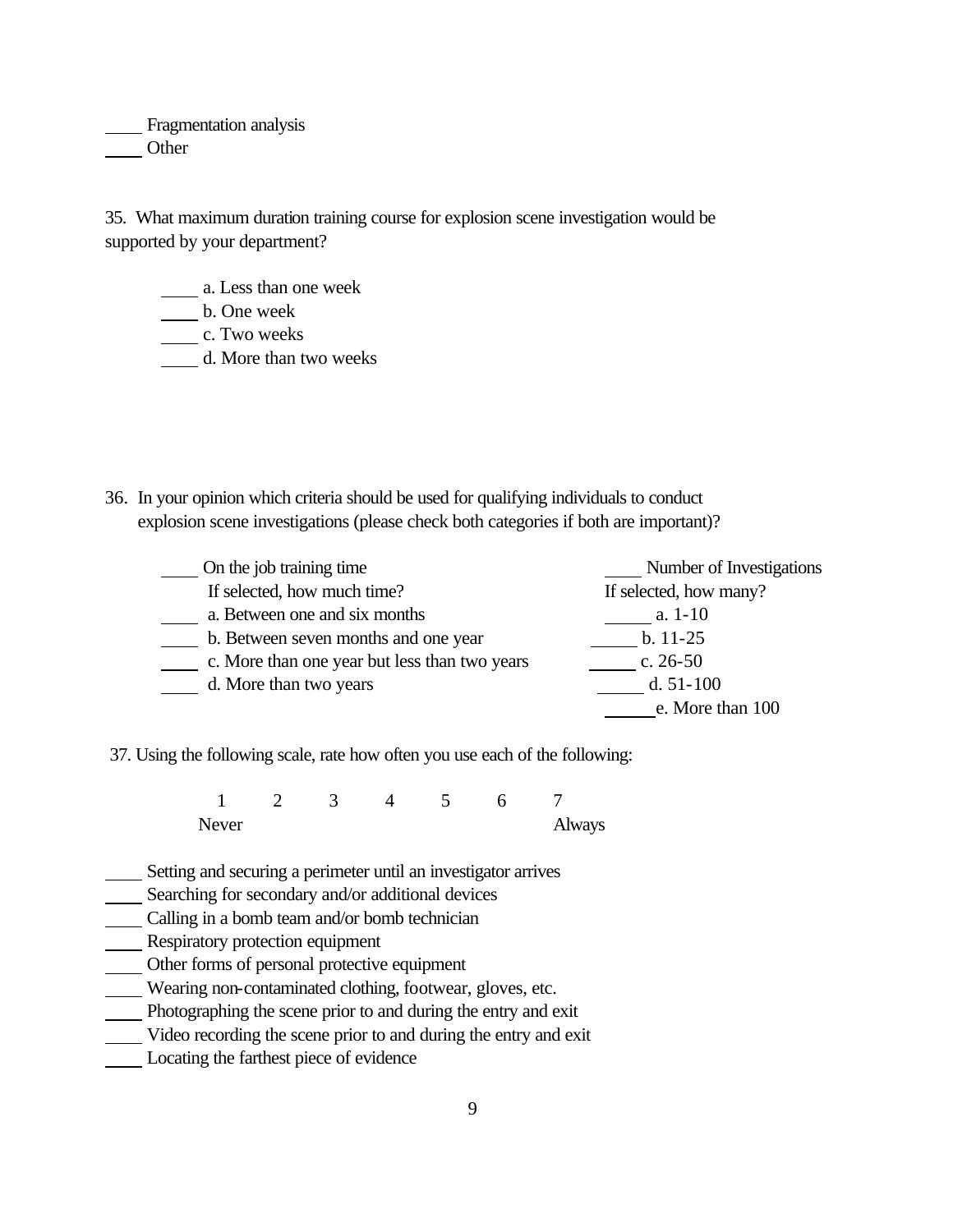- Locating the center of the blast
- Collecting evidence and place in appropriate container(s)
- Always being aware of cross-contamination and avoiding it
- Documenting each item of evidence and logging it
- Sending the evidence to appropriate lab(s) for analysis
- **Taking crater measurements**
- Documenting sign bending
- Documenting glass breakage
- Documenting structural failure

38. What types of containers do you use in submitting explosion debris to a laboratory for examination (please check all that apply):

- a. Unlined Metal Cans
- b. Lined Metal Cans
- c. Glass Containers \_\_\_\_
- d. Plastic Containers \_\_\_\_
- e. Paper Bags \_\_\_\_
- f. Nylon Bags\_\_\_\_
- g. Kapak-Type Bags
- h. Plastic (polyethylene) Bags
- i. Cardboard Boxes
- j. Anti-static Bags
- k. Other (please specify)

#### **GENERAL INFORMATION (for both fire and explosion investigators)**

39. What extent of funding does your agency provide for continuing education and training in the field of fire/explosion investigation?

- a. Full funding
- b. Partial funding
- c. No funding

40. To what extent does your agency encourage continuing college level course work for each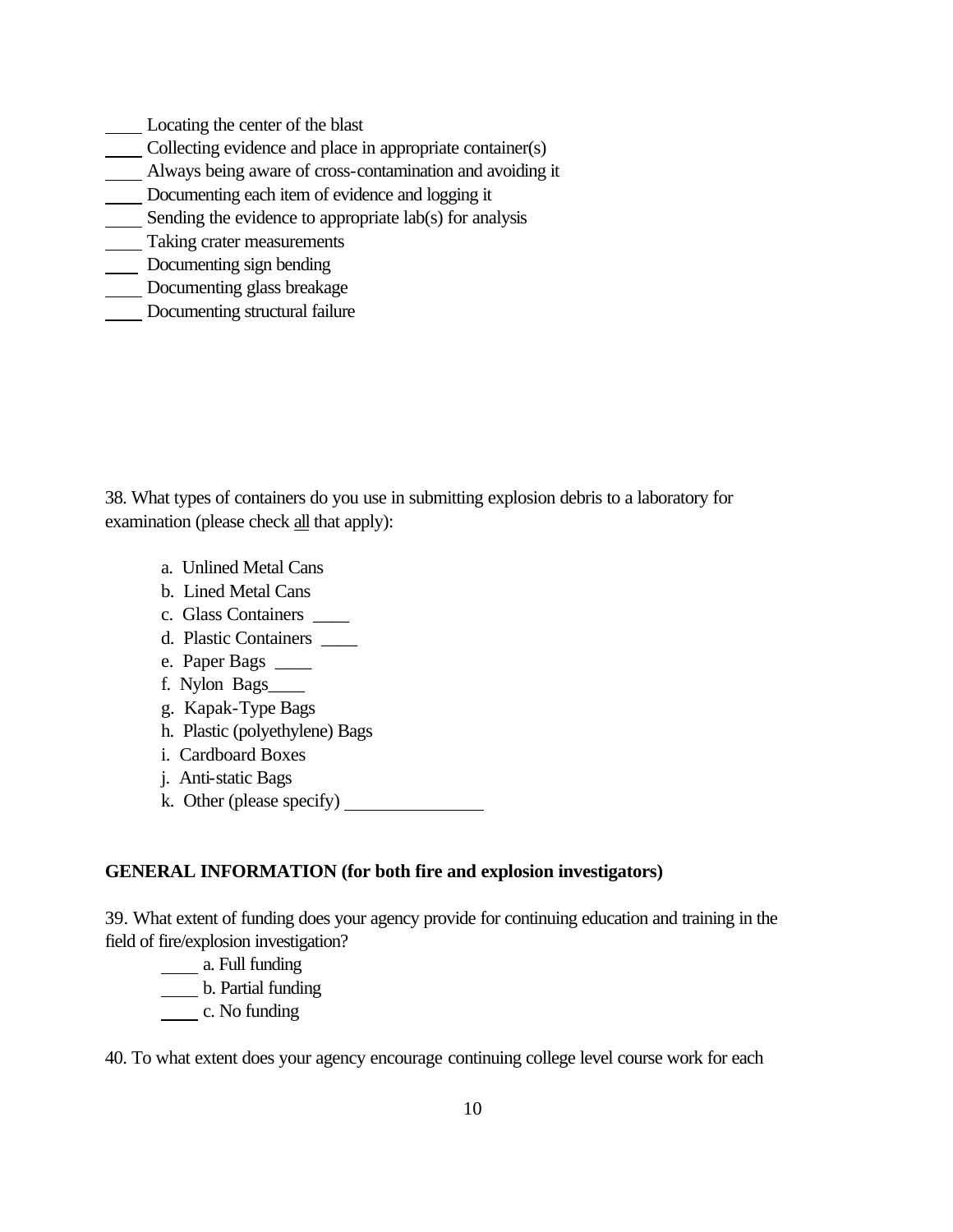investigator (circle the number)?

1 2 3 4 5 6 7 Not Encouraging Very Encouraging

41. How interested would you be in taking college level courses (fill in each blank using the following scale):

1 2 3 4 5 6 7 Not Interested Very Interested

> a. On campus b. Distance learning (correspondence)\_\_\_\_\_\_ c. Distributed learning via the Web \_\_\_\_\_\_\_

42. How important would each of the following resources be to you as an fire or explosion investigator (fill in each blank using the following scale)?

1 2 3 4 5 6 7 Not Important Very Important

Listing of people working in the field-private and government

 Creation of a secure Internet link for email and information exchange between professionals in the field

- Establishment of scene guidelines to be followed for explosion/fire scenes
- Creation of a glossary of analytical, explosives, and fire investigative technology

Creation of a national database for tracking bombing matters

- Creation of a national database for tracking arson matters
- Establishment of national resource database (for investigative expertise)
- Establishment of a national explosives formulation database
- Creation of a bulletin board for communication between explosion investigators
- Creation of a bulletin board for communication between fire investigators
- Database of explosion investigative training manuals and materials
- Information center for inter-agency training exercises
- Access to laboratory experts at the scene
- Access to prosecutors at the scene

43. Can you access Internet resources from your agency?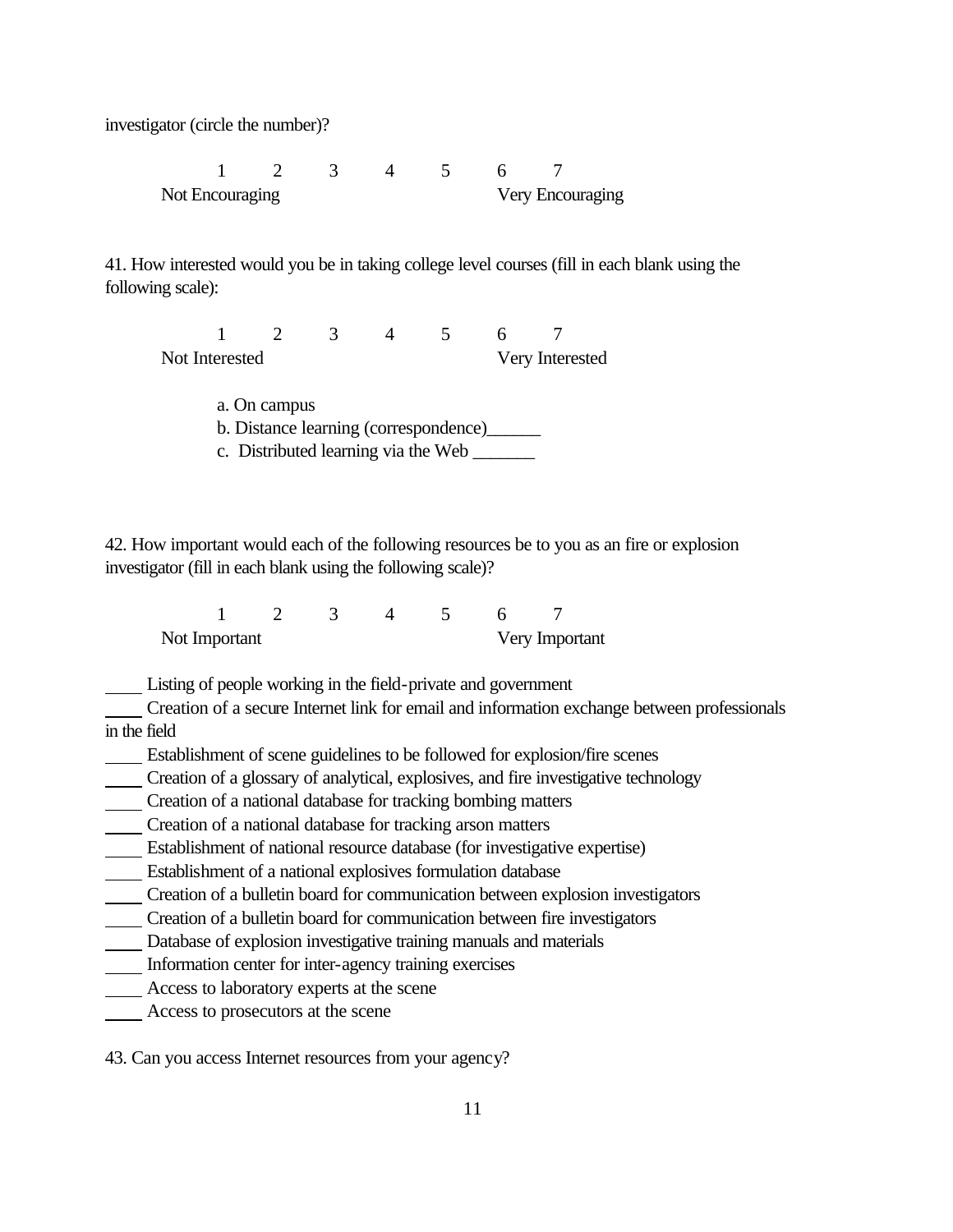Yes No

44. If any or all of the above listed resources (in question #42) were made available through a web site on the Internet or a group of related web sites, how likely would you be to utilize that information (circle the number)?

1 2 3 4 5 6 7 Not Likely Very Likely

45. Are you familiar with the Technical Working Group for Fire and Explosions (TWGFEX)? Yes

No

46. How important is it to you to have a technical working group engage in the following activities (fill in each blank using the following scale)?

1 2 3 4 5 6 7 Not at all Very Important

Publishing guidelines for explosion and fire investigations

Validating guidelines for explosion and fire investigations

Assisting fire and explosion investigators in gaining certification

Maintaining Internet library or databases of explosion and fire investigative materials

Promoting/offering continuing education courses in explosion and fire investigation

Tracking and disseminating results of court cases involving explosion and fire investigation

 Promoting international participation in an explosion and fire investigators technical working group

Establishment of a collection of methods and guidelines for evidence collection

47. Please rate how useful you would find each of the following methods for disseminating information from TWGFEX (using the following scale):

1 2 3 4 5 6 7 Not at all useful Very useful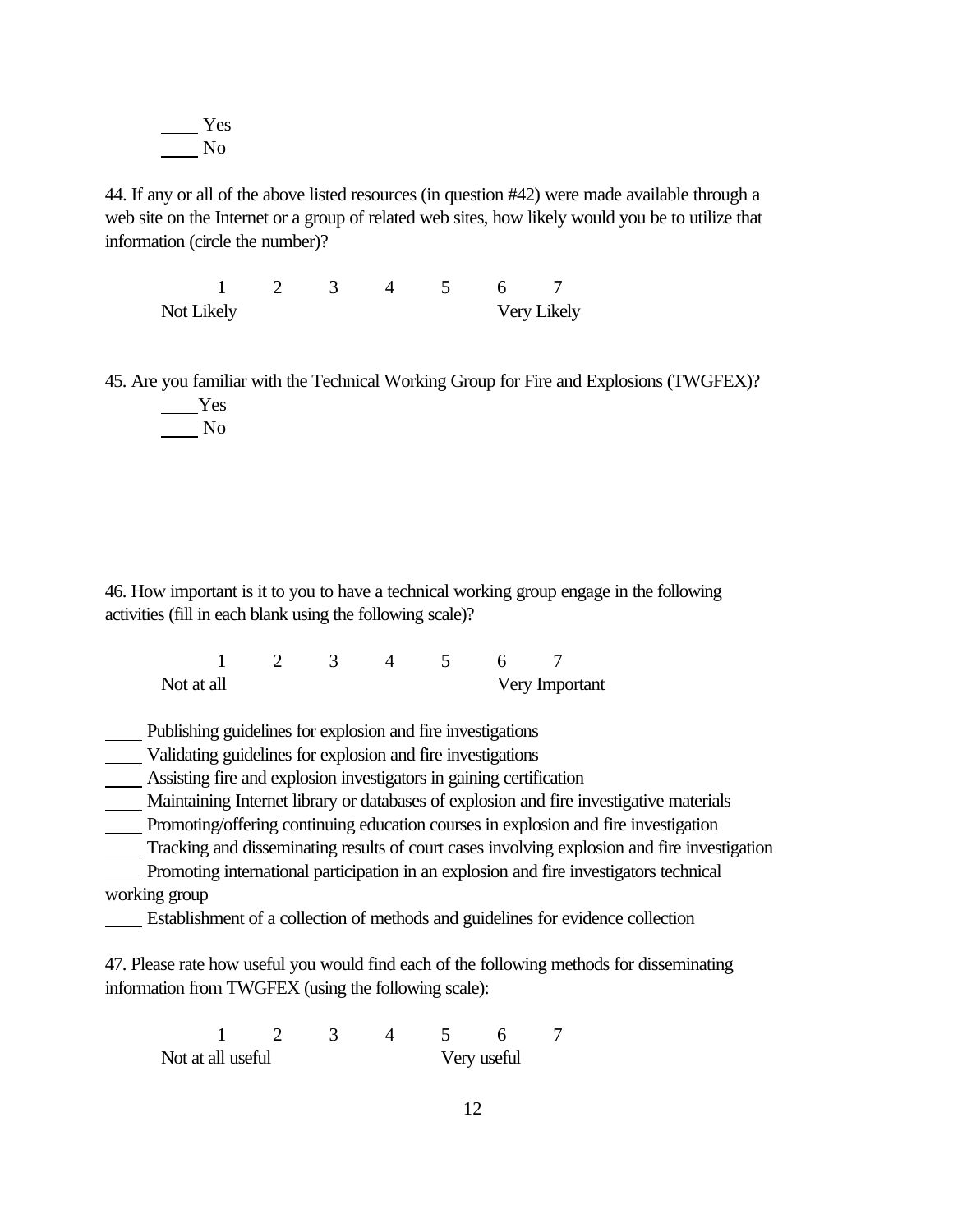Mailed information Phone calls Electronic mail Internet web sites or databases **Trade journals or newspapers** Conference presentations \_\_\_\_ Special seminars **Association newsletters** 

48. Does your agency provide fire/explosion investigative literature and publications for you to reference?

Yes No

49. Have you ever given an opinion concerning the origin and cause of a fire and/or explosion in a court of law?

Yes \_\_\_\_\_ No \_\_\_\_

If yes, how many times in (check the appropriate lines): Civil Court

1-5 \_\_\_\_\_\_\_ 6-10 \_\_\_\_\_ 11 or above\_\_\_\_\_\_\_

Criminal Court

1-5 \_\_\_\_\_\_\_ 6-10 \_\_\_\_\_ 11 or above\_\_\_\_\_\_\_

50. Has your expertise been challenged under the Daubert or Kumho Tire v. Carmichael decisions?

Yes No

51. Are you EPA HAZMAT certified?

**The Vester If yes, to what level are you certified** <u>Section</u> No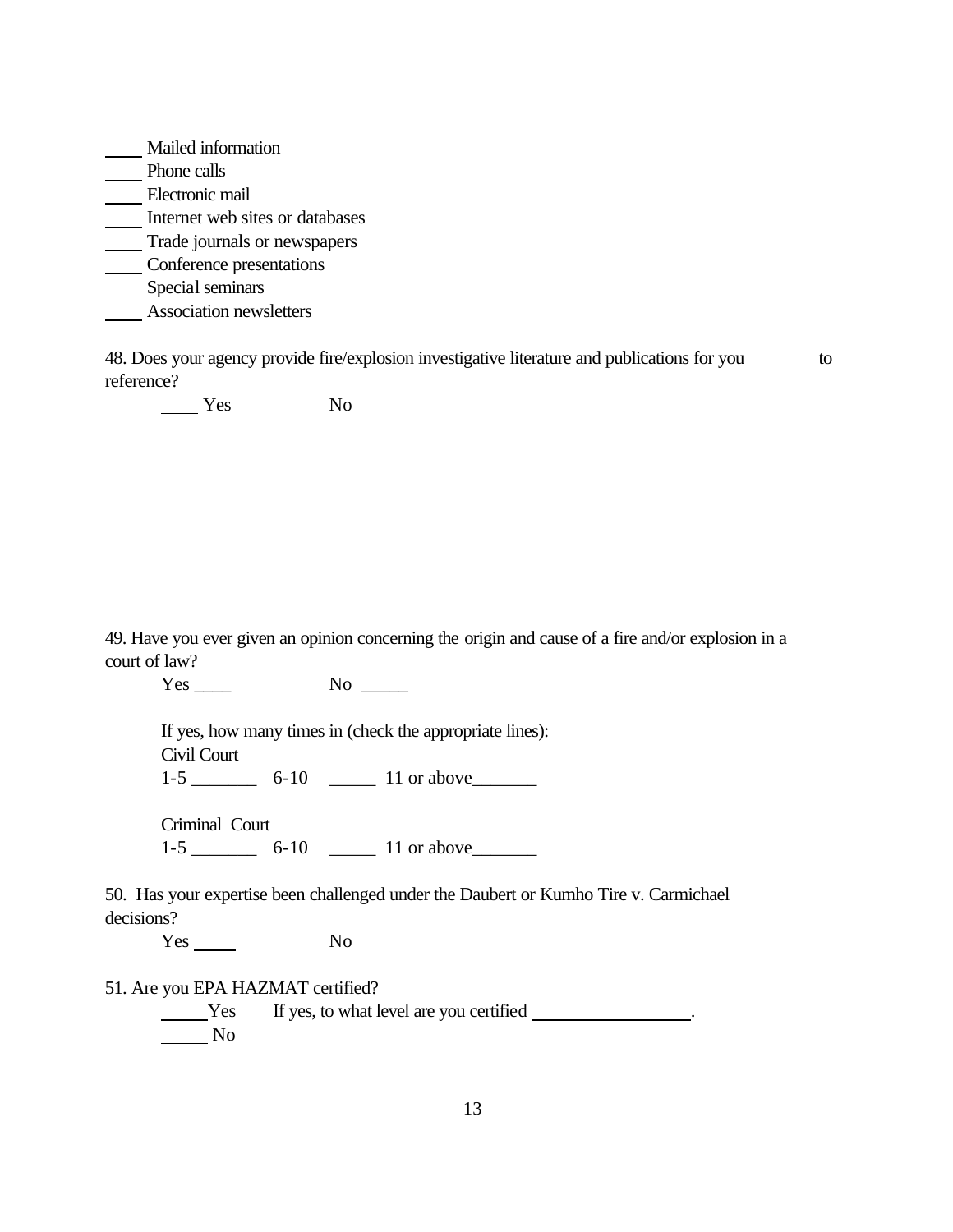52. Are you aware of the following agencies standards and guidelines on safety (check all that apply)?

NFPA Yes No EPA \_\_\_\_\_\_\_ Yes \_\_\_\_\_\_\_ No OSHA Yes No

Do you follow any or all of these standards and guidelines as they relate to fire investigations **(Fire Only**)? Yes No \_\_\_\_\_\_

Do you follow any or all of these standards and guidelines as they relate to explosion investigations **(Explosion Only)**? Yes \_\_\_\_\_ No \_\_\_\_\_\_

53. At what level does your agency provide the following medical screening:

| None                            |            |
|---------------------------------|------------|
| <b>Baseline Screening</b>       |            |
| Periodic Physical Exam          | How often? |
| Periodic Cardiac Stress Testing | How often? |
| <b>Respiratory Testing</b>      | How often? |

54. Does your agency provide a physical fitness program? Yes \_\_\_\_\_\_\_ No \_\_\_\_\_

55. Does your agency have a physical fitness requirement? Yes \_\_\_\_\_\_\_ No \_\_\_\_\_\_

56. Identify three areas of research in fire and explosion investigation that you would like to see explored:

| a.          |  |
|-------------|--|
| b.          |  |
| $C_{\star}$ |  |

#### **THANK YOU FOR TAKING THE TIME TO COMPLETE THIS SURVEY!**